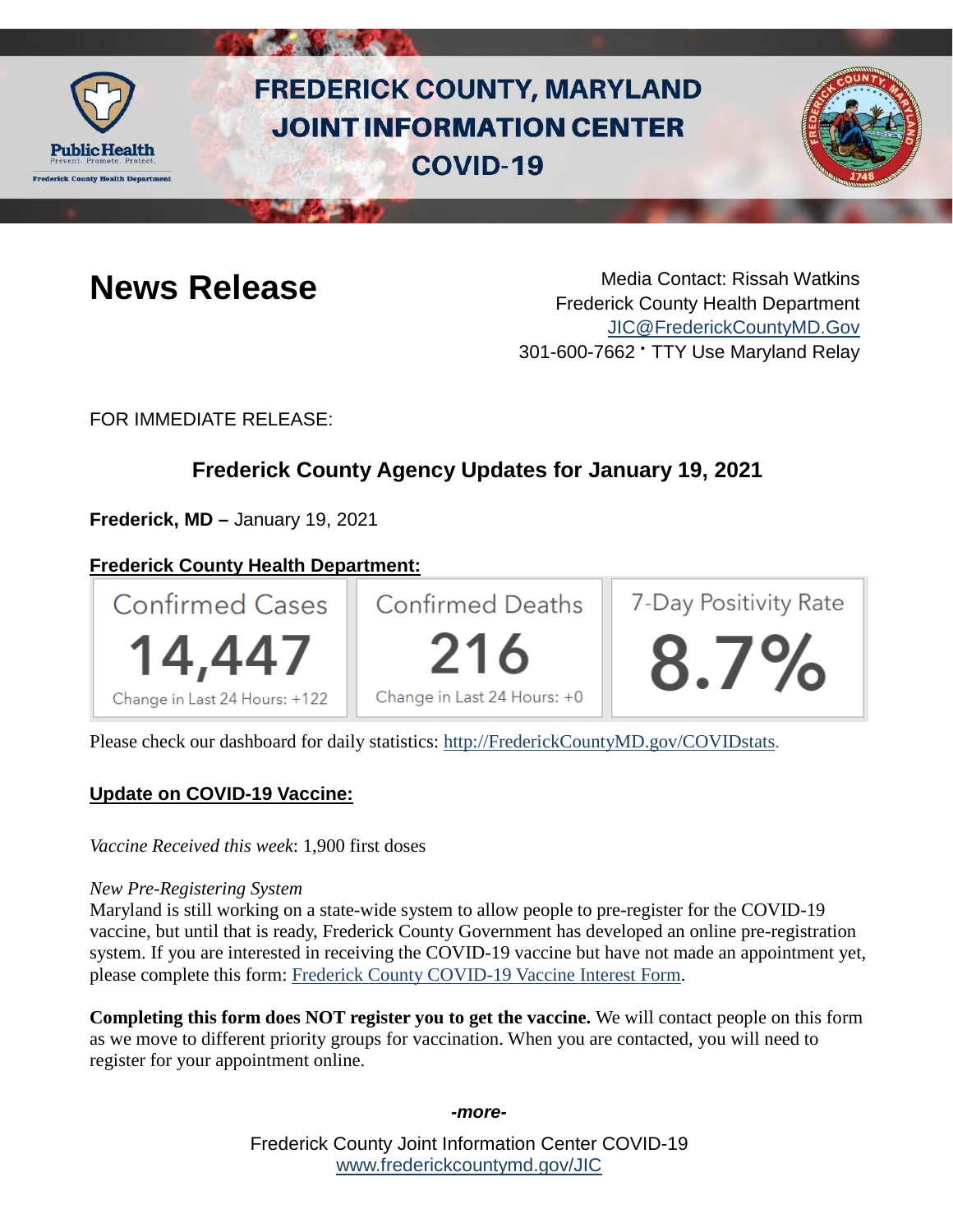

## **Page 2/JIC**

*County Opens COVID-19 Vaccine Appointment Call Center* In order to support our residents who do not have computers or internet access at home, Frederick County is opening a call center. This call center will be run by Frederick County employees and will provide our residents to make COVID-19 vaccine appointments by phone Monday to Friday from 8AM to 5PM. The English line is 301-600-7900 and the Spanish line is 301-600-7905.

## **Frederick County COVID-19 Appointment Line**

**Monday - Friday 8AM - 5PM** 



Please note that this call center is specifically to help

people make appointments if they cannot do so themselves online. We are asking our community to please check on your friends, family, or neighbors who may not be able to make their appointment online and help them with that process so that our call center can help those most in need. Appointments slots continue to be limited, but more will be available each week.

#### **Frederick County is now vaccinating...**



**If you are not in 1A or 75 years or older, please do not make an appointment. You will be turned away at the clinic and you will be taking an appointment from someone else.**

To schedule your appointment, please go to: <http://frederickcountymd.gov/covidvaccine>

Current Groups:

- 1A: first responders, all healthcare providers who are licensed, registered, and certified in Maryland who live or work in Frederick County. **You must show proof that you are in 1A.**
- 1B: Adults 75+. Due to our limited amount of vaccine and Governor Hogan's request that we prioritize our senior populations first, at this time we are still only vaccinating people in 1B who are 75 years and older. **You must show proof of age.**
	- Note for people 75+: If you are an existing patient of Frederick Health Medical Group (healthcare practices affiliated with Frederick Health Hospital, formerly Frederick Memorial Hospital), you will receive additional information directly from Frederick Health Medical Group with instructions to register for a vaccine clinic.
	- Note for FCPS employees: If you work for Frederick County Public Schools, please watch for more instructions coming from FCPS.
	- Other people in 1B: we will open to more groups as soon as possible, so please check for future updates.

#### *-more-*

Frederick County Joint Information Center COVID-19 [www.frederickcountymd.gov/JIC](https://frederickcountymd.gov/JIC)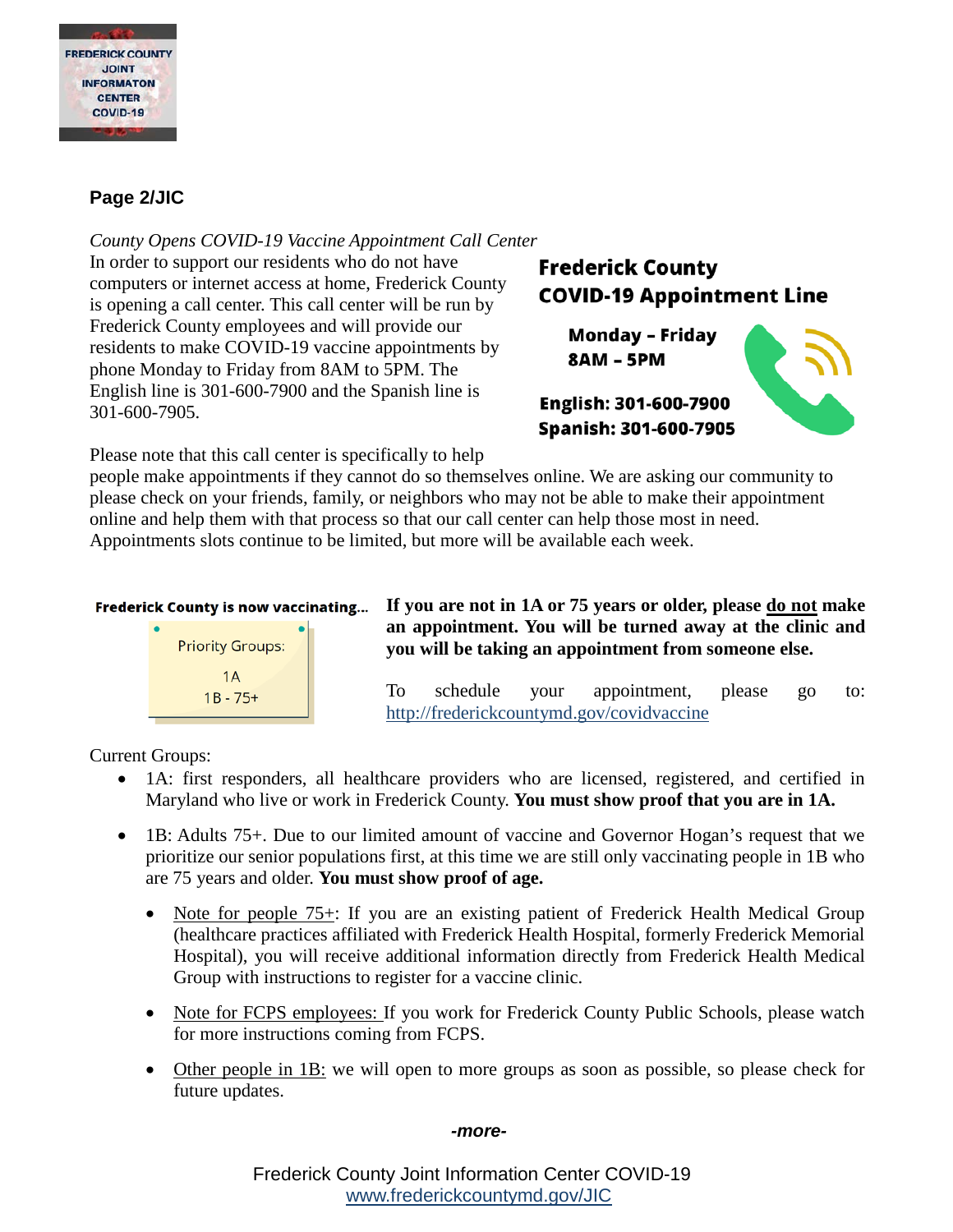

## **Page 3/JIC**

Additional notes:

- o Please do not go to the clinic if you are on the waiting list unless you are contacted and given an appointment.
- o If you need someone to accompany you to your appointment for assistance, they will not be able to get a vaccination if they do not have an appointment.
- o We have enough vaccine for all appointments that are scheduled, but not for all the people who accompany persons who have a scheduled appointment.
- o Please arrive at the clinic location no more than 10 minutes before your scheduled appointment. Arriving earlier can cause long lines.

## **Frequently Asked Questions:**

- How do I cancel my appointment?
	- o If you cannot make it to your appointment, please cancel it online so that someone from the waiting list can be included. You will need to schedule another time for yourself.
- I made my appointment but I'm on the waiting list. What does that mean?
	- o If you are on the waiting list, you will be contacted by the email you used when you scheduled your appointment if there are availabilities. If you are not contacted that day, please schedule an appointment on another day. You will need to complete the entire registration form again.
- What if I don't have access to a computer to schedule your appointment?
	- o If you cannot make your appointment online yourself, please check with a friend, family member or neighbor first to see if they can help you register online.
	- o If you cannot find assistance, please call 301-600-7900 for English or 301-600- 7905 to schedule your appointment by phone. The call center will be open Monday through Friday, 8am to 5pm. If there are no appointments currently available, you will hear a message to check back later. An email address is required. This could be the email of a family member or caretaker.
- What if I cannot stand or walk for a long period of time?
	- o We have significantly changed our process from last week. The wait time in line to get through the check in and registration process should be minimal. Should something out of our control occur, you may wait in your car and the appointment times will be announced for entering the building. Anyone who has mobility issues can follow signs for "limited mobility" when they drive up to the clinic for additional accommodations.

#### *-more-*